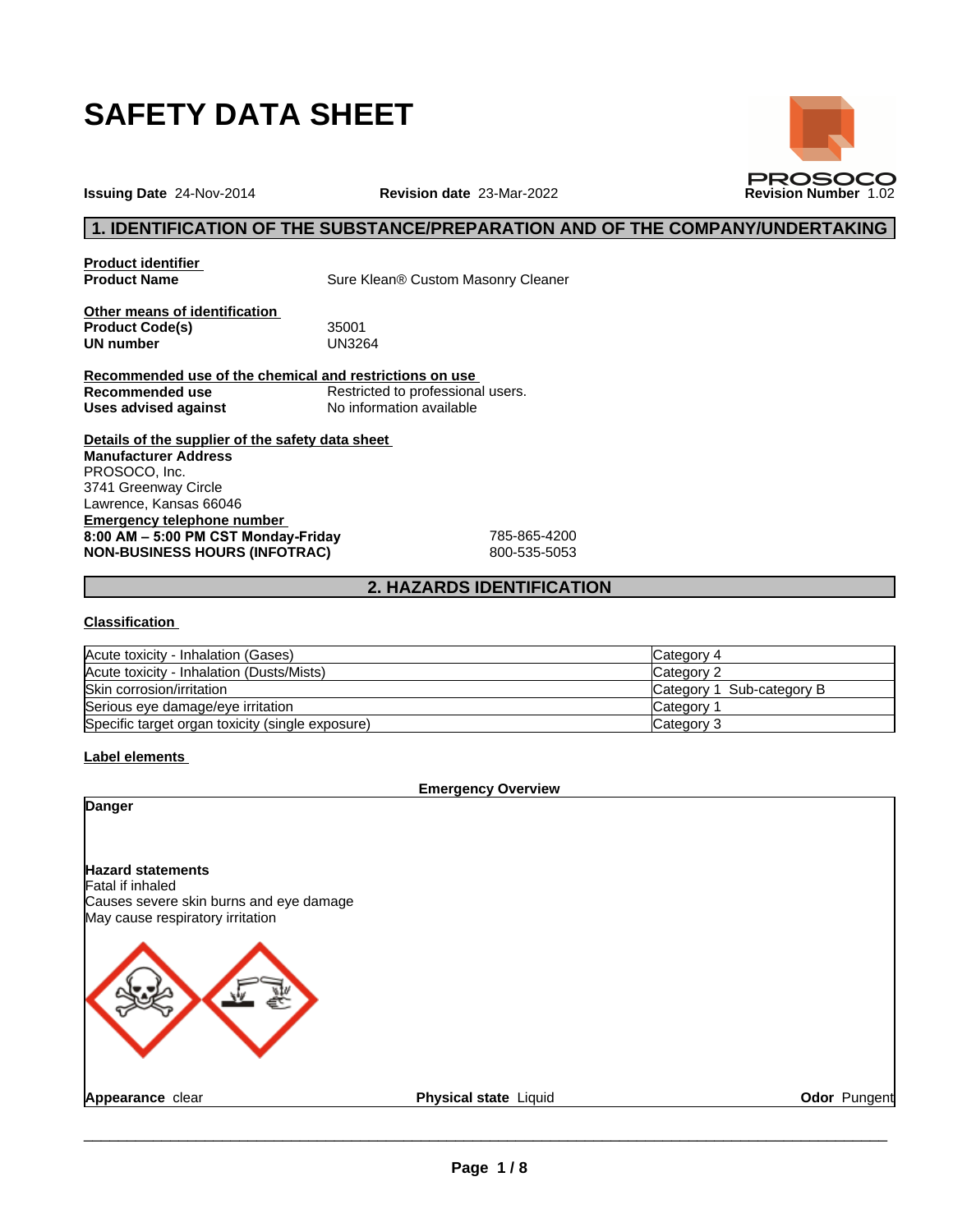## **Precautionary Statements - Prevention**

Use only outdoors or in a well-ventilated area Do not breathe dust/fume/gas/mist/vapors/spray Wear respiratory protection Wash face, hands and any exposed skin thoroughly after handling Wear protective gloves/protective clothing/eye protection/face protection

## **Precautionary Statements - Response**

Immediately call a POISON CENTER or doctor/physician IF IN EYES: Rinse cautiously with water for several minutes. Remove contact lenses, if present and easy to do. Continue rinsing Immediately call a POISON CENTER or doctor/physician IF ON SKIN (or hair): Remove/Take off immediately all contaminated clothing. Rinse skin with water/shower Wash contaminated clothing before reuse IF INHALED: Remove victim to fresh air and keep at rest in a position comfortable for breathing Call a POISON CENTER or doctor/physician if you feel unwell Immediately call a POISON CENTER or doctor/physician IF SWALLOWED: Rinse mouth. DO NOT induce vomiting

 $\_$  ,  $\_$  ,  $\_$  ,  $\_$  ,  $\_$  ,  $\_$  ,  $\_$  ,  $\_$  ,  $\_$  ,  $\_$  ,  $\_$  ,  $\_$  ,  $\_$  ,  $\_$  ,  $\_$  ,  $\_$  ,  $\_$  ,  $\_$  ,  $\_$  ,  $\_$  ,  $\_$  ,  $\_$  ,  $\_$  ,  $\_$  ,  $\_$  ,  $\_$  ,  $\_$  ,  $\_$  ,  $\_$  ,  $\_$  ,  $\_$  ,  $\_$  ,  $\_$  ,  $\_$  ,  $\_$  ,  $\_$  ,  $\_$  ,

#### **Precautionary Statements - Storage**

Store in a well-ventilated place. Keep container tightly closed Store locked up

## **Precautionary Statements - Disposal**

Dispose of contents/container to an approved waste disposal plant

## **Hazards not otherwise classified (HNOC)**

**Other information** • May be harmful if swallowed

No information available

## **3. COMPOSITION/INFORMATION ON INGREDIENTS**

| <b>Chemical name</b>   | CAS No.   | Weight-%           | <b>Trade Secret</b> |
|------------------------|-----------|--------------------|---------------------|
| Water                  | 7732-18-5 | 100<br>60          |                     |
| , Chloride<br>Hydrogen | 7647-01-0 | 30<br>1 N<br>1 U - |                     |

\* The exact percentage (concentration) of composition has been withheld as a trade secret.

## **4. FIRST AID MEASURES**

#### **Description of first aid measures**

| <b>General advice</b> | Immediate medical attention is required.                                                                                                                                                                 |
|-----------------------|----------------------------------------------------------------------------------------------------------------------------------------------------------------------------------------------------------|
| Eye contact           | Keep eye wide open while rinsing. Immediate medical attention is required. Rinse<br>immediately with plenty of water, also under the eyelids, for at least 15 minutes. Do not rub<br>affected area.      |
| <b>Skin Contact</b>   | Immediate medical attention is required. Remove contaminated clothing and shoes. Wash<br>off immediately with plenty of water for at least 15 minutes. Wash contaminated clothing<br>before reuse.       |
| <b>Inhalation</b>     | Remove to fresh air. Call a physician or poison control center immediately. If not breathing,<br>give artificial respiration. If breathing is difficult, give oxygen.                                    |
| Ingestion             | Do NOT induce vomiting. Never give anything by mouth to an unconscious person. Clean<br>mouth with water and drink afterwards plenty of water. Call a physician or poison control<br>center immediately. |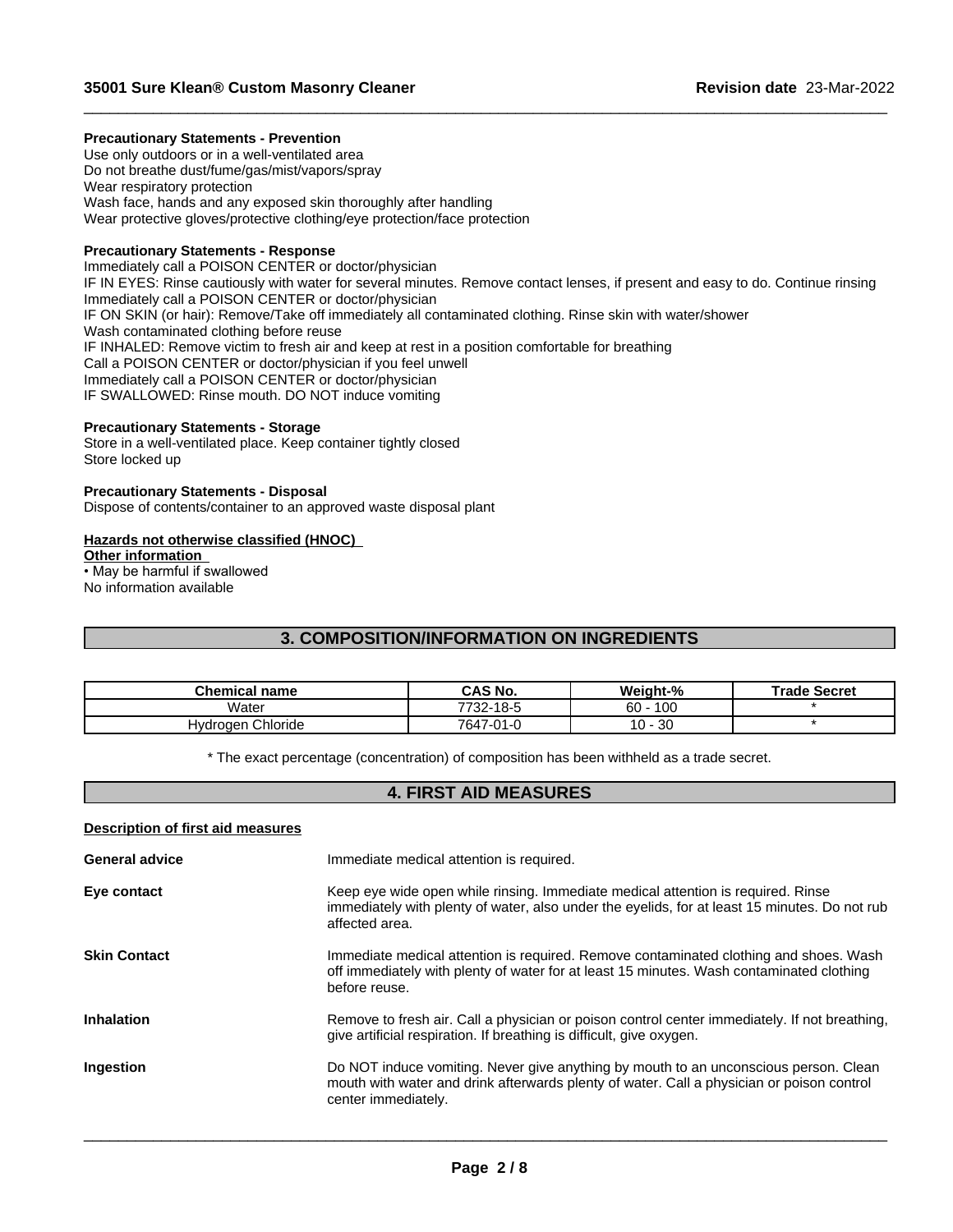**Self-protection of the first aider** Use personal protective equipment as required.Avoid contact with skin, eyes or clothing.

 $\_$  ,  $\_$  ,  $\_$  ,  $\_$  ,  $\_$  ,  $\_$  ,  $\_$  ,  $\_$  ,  $\_$  ,  $\_$  ,  $\_$  ,  $\_$  ,  $\_$  ,  $\_$  ,  $\_$  ,  $\_$  ,  $\_$  ,  $\_$  ,  $\_$  ,  $\_$  ,  $\_$  ,  $\_$  ,  $\_$  ,  $\_$  ,  $\_$  ,  $\_$  ,  $\_$  ,  $\_$  ,  $\_$  ,  $\_$  ,  $\_$  ,  $\_$  ,  $\_$  ,  $\_$  ,  $\_$  ,  $\_$  ,  $\_$  ,

#### **Most important symptoms and effects, both acute and delayed**

**Symptoms** The product causes burns of eyes, skin and mucous membranes. Harmful if inhaled.

#### **Indication of any immediate medical attention and special treatment needed**

**Note to physicians** Treat symptomatically.

## **5. FIRE-FIGHTING MEASURES**

#### **Suitable Extinguishing Media**

Use extinguishing measures that are appropriate to local circumstances and the surrounding environment.

**Unsuitable Extinguishing Media** Caution: Use of water spray when fighting fire may be inefficient.

#### **Specific hazards arising from the chemical**

The product causes burns of eyes, skin and mucous membranes. Thermal decomposition can lead to release of irritating and toxic gases and vapors. In the event of fire and/or explosion do not breathe fumes.

#### **Protective equipment and precautions for firefighters**

As in any fire, wear self-contained breathing apparatus pressure-demand, MSHA/NIOSH (approved or equivalent) and full protective gear.

## **6. ACCIDENTAL RELEASE MEASURES**

## **Personal precautions, protective equipment and emergency procedures**

| <b>Personal precautions</b>                                  | Use personal protective equipment as required. Evacuate personnel to safe areas. Avoid<br>contact with skin, eyes or clothing. Keep people away from and upwind of spill/leak.                                                       |  |  |  |
|--------------------------------------------------------------|--------------------------------------------------------------------------------------------------------------------------------------------------------------------------------------------------------------------------------------|--|--|--|
| <b>Environmental precautions</b>                             |                                                                                                                                                                                                                                      |  |  |  |
| <b>Environmental precautions</b>                             | Do not allow into any sewer, on the ground or into any body of water. Should not be<br>released into the environment. Prevent product from entering drains. See Section 12 for<br>additional ecological information.                 |  |  |  |
| Methods and material for containment and cleaning up         |                                                                                                                                                                                                                                      |  |  |  |
| <b>Methods for containment</b>                               | Prevent further leakage or spillage if safe to do so.                                                                                                                                                                                |  |  |  |
| Methods for cleaning up                                      | Dam up. Soak up with inert absorbent material. Pick up and transfer to properly labeled<br>containers. Clean contaminated surface thoroughly.                                                                                        |  |  |  |
|                                                              | 7. HANDLING AND STORAGE                                                                                                                                                                                                              |  |  |  |
| <b>Precautions for safe handling</b>                         |                                                                                                                                                                                                                                      |  |  |  |
| Advice on safe handling                                      | Avoid contact with skin, eyes or clothing. Use personal protective equipment as required.<br>Ensure adequate ventilation, especially in confined areas. In case of insufficient ventilation,<br>wear suitable respiratory equipment. |  |  |  |
| Conditions for safe storage, including any incompatibilities |                                                                                                                                                                                                                                      |  |  |  |
| <b>Storage Conditions</b>                                    | Keep out of the reach of children. Keep containers tightly closed in a dry, cool and<br>well-ventilated place. Keep in properly labeled containers.                                                                                  |  |  |  |
| Incompatible materials                                       | Incompatible with strong acids and bases. Incompatible with oxidizing agents. Metals.                                                                                                                                                |  |  |  |
|                                                              |                                                                                                                                                                                                                                      |  |  |  |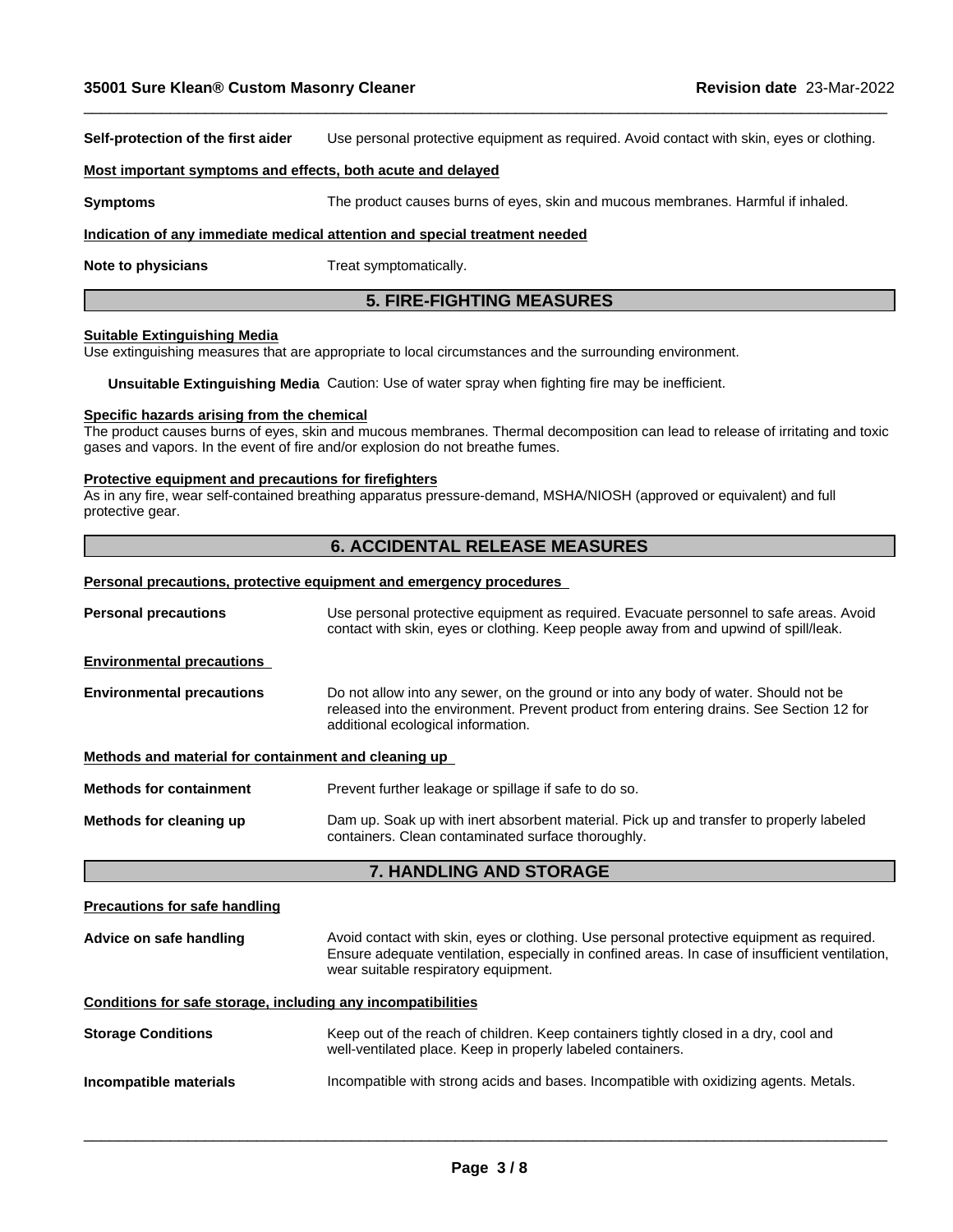## **8. EXPOSURE CONTROLS/PERSONAL PROTECTION**

 $\_$  ,  $\_$  ,  $\_$  ,  $\_$  ,  $\_$  ,  $\_$  ,  $\_$  ,  $\_$  ,  $\_$  ,  $\_$  ,  $\_$  ,  $\_$  ,  $\_$  ,  $\_$  ,  $\_$  ,  $\_$  ,  $\_$  ,  $\_$  ,  $\_$  ,  $\_$  ,  $\_$  ,  $\_$  ,  $\_$  ,  $\_$  ,  $\_$  ,  $\_$  ,  $\_$  ,  $\_$  ,  $\_$  ,  $\_$  ,  $\_$  ,  $\_$  ,  $\_$  ,  $\_$  ,  $\_$  ,  $\_$  ,  $\_$  ,

## **Control parameters**

# **Exposure Guidelines**<br>
Chemical name **and the Chamber of ACGIH TI V**

| <b>Chemical name</b>                                                  | <b>ACGIH TLV</b>                                                                                                                                                                                                                                                                                                                 | <b>OSHA PEL</b>                                                                                                                                                                                                                                                                                                                                                | <b>NIOSH IDLH</b>                                             |  |  |
|-----------------------------------------------------------------------|----------------------------------------------------------------------------------------------------------------------------------------------------------------------------------------------------------------------------------------------------------------------------------------------------------------------------------|----------------------------------------------------------------------------------------------------------------------------------------------------------------------------------------------------------------------------------------------------------------------------------------------------------------------------------------------------------------|---------------------------------------------------------------|--|--|
| Hydrogen Chloride<br>7647-01-0                                        | Ceiling: 2 ppm                                                                                                                                                                                                                                                                                                                   | (vacated) Ceiling: 5 ppm<br>(vacated) Ceiling: 7 mg/m <sup>3</sup><br>Ceiling: 5 ppm<br>Ceiling: 7 mg/m <sup>3</sup>                                                                                                                                                                                                                                           | IDLH: 50 ppm<br>Ceiling: 5 ppm<br>Ceiling: $7 \text{ mg/m}^3$ |  |  |
| NIOSH IDLH Immediately Dangerous to Life or Health                    |                                                                                                                                                                                                                                                                                                                                  |                                                                                                                                                                                                                                                                                                                                                                |                                                               |  |  |
| <b>Other information</b>                                              | Vacated limits revoked by the Court of Appeals decision in AFL-CIO v. OSHA, 965 F.2d 962<br>(11th Cir., 1992).                                                                                                                                                                                                                   |                                                                                                                                                                                                                                                                                                                                                                |                                                               |  |  |
| Appropriate engineering controls                                      |                                                                                                                                                                                                                                                                                                                                  |                                                                                                                                                                                                                                                                                                                                                                |                                                               |  |  |
| <b>Engineering Controls</b>                                           | Showers. Eyewash stations. Ventilation systems. Brush on or apply at the lowest practical<br>pressure. Do not atomize during application. Beware of wind drift. Proper work practices<br>and planning should be utilized to avoid contact with workers, passersby, and non-masonry<br>surfaces.                                  |                                                                                                                                                                                                                                                                                                                                                                |                                                               |  |  |
| Individual protection measures, such as personal protective equipment |                                                                                                                                                                                                                                                                                                                                  |                                                                                                                                                                                                                                                                                                                                                                |                                                               |  |  |
| <b>Eye/face protection</b>                                            | Tight sealing safety goggles. Face protection shield.                                                                                                                                                                                                                                                                            |                                                                                                                                                                                                                                                                                                                                                                |                                                               |  |  |
| Skin and body protection                                              | Wear protective gloves and protective clothing.                                                                                                                                                                                                                                                                                  |                                                                                                                                                                                                                                                                                                                                                                |                                                               |  |  |
| <b>Respiratory protection</b>                                         | If exposure limits are exceeded or irritation is experienced, NIOSH/MSHA approved<br>respiratory protection should be worn. Positive-pressure supplied air respirators may be<br>required for high airborne contaminant concentrations. Respiratory protection must be<br>provided in accordance with current local regulations. |                                                                                                                                                                                                                                                                                                                                                                |                                                               |  |  |
| <b>General Hygiene Considerations</b>                                 | protection.                                                                                                                                                                                                                                                                                                                      | When using do not eat, drink or smoke. Wash contaminated clothing before reuse. Keep<br>away from food, drink and animal feeding stuffs. Regular cleaning of equipment, work area<br>and clothing is recommended. Avoid contact with skin, eyes or clothing. Take off all<br>contaminated clothing and wash it before reuse. Wear suitable gloves and eye/face |                                                               |  |  |
|                                                                       | <b>9. PHYSICAL AND CHEMICAL PROPERTIES</b>                                                                                                                                                                                                                                                                                       |                                                                                                                                                                                                                                                                                                                                                                |                                                               |  |  |

## **Information on basic physical and chemical properties**

| <b>Physical state</b><br>Appearance | Liquid<br>clear           | Odor             | Pungent                  |
|-------------------------------------|---------------------------|------------------|--------------------------|
| Color                               | Slight amber              | Odor threshold   | No information available |
|                                     |                           | Remarks • Method |                          |
| <b>Property</b>                     | Values                    |                  |                          |
| рH                                  | 0.3                       | @ 1:6 Dilution   |                          |
| Melting point / freezing point °F   | $-30$ °C /<br>-22 °F      |                  |                          |
| Boiling point / boiling range       | 66 °C / 151 °F            |                  |                          |
| <b>Flash point</b>                  |                           | Not Applicable   |                          |
| <b>Evaporation rate</b>             | $<$ 1.0 (1=Butyl Acetate) |                  |                          |
| Flammability (solid, gas)           | No information available  |                  |                          |
| <b>Flammability Limit in Air</b>    |                           |                  |                          |
| Upper flammability limit:           | No information available  |                  |                          |
| Lower flammability limit:           | No information available  |                  |                          |
| Vapor pressure                      | No information available  |                  |                          |
| Vapor density                       | No information available  |                  |                          |
| <b>Specific gravity</b>             | 1.13                      |                  |                          |
| <b>Water solubility</b>             | completely soluble        |                  |                          |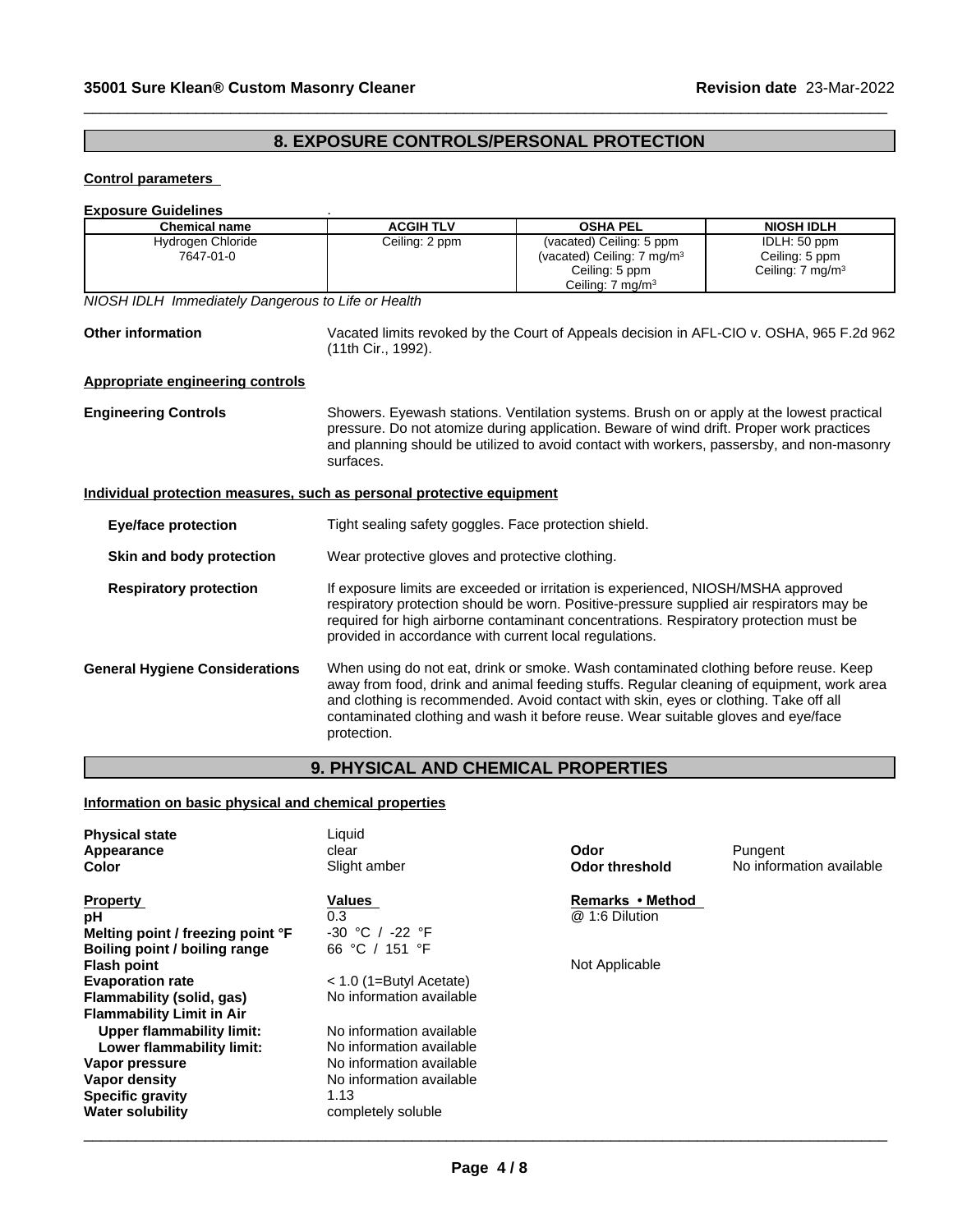**Solubility in other solvents** No information available<br> **Partition coefficient** No information available **Autoignition temperature No information available**<br> **Decomposition temperature No information available Decomposition temperature** No information available<br> **Kinematic viscosity** No information available **Kinematic viscosity**<br> **Communical Dynamic viscosity**<br>
No information available **Dynamic viscosity** 

No information available<br>No information available

## **10. STABILITY AND REACTIVITY**

 $\_$  ,  $\_$  ,  $\_$  ,  $\_$  ,  $\_$  ,  $\_$  ,  $\_$  ,  $\_$  ,  $\_$  ,  $\_$  ,  $\_$  ,  $\_$  ,  $\_$  ,  $\_$  ,  $\_$  ,  $\_$  ,  $\_$  ,  $\_$  ,  $\_$  ,  $\_$  ,  $\_$  ,  $\_$  ,  $\_$  ,  $\_$  ,  $\_$  ,  $\_$  ,  $\_$  ,  $\_$  ,  $\_$  ,  $\_$  ,  $\_$  ,  $\_$  ,  $\_$  ,  $\_$  ,  $\_$  ,  $\_$  ,  $\_$  ,

#### **Reactivity** No data available

## **Chemical stability**

Stable under recommended storage conditions.

### **Possibility of hazardous reactions**

None under normal processing.

## **Conditions to avoid**

Strong bases.

#### **Incompatible materials**

Incompatible with strong acids and bases. Incompatible with oxidizing agents. Metals.

#### **Hazardous decomposition products**

Thermal decomposition can lead to release of irritating and toxic gases and vapors.

## **11. TOXICOLOGICAL INFORMATION**

### **Information on likely routes of exposure**

| <b>Product Information</b> | Corrosive                                                              |
|----------------------------|------------------------------------------------------------------------|
| <b>Inhalation</b>          | Avoid breathing vapors or mists.                                       |
| Eye contact                | Corrosive to the eyes and may cause severe damage including blindness. |
| <b>Skin Contact</b>        | Corrosive. Causes severe burns.                                        |
| Ingestion                  | Harmful if swallowed. Can burn mouth, throat, and stomach.             |

#### **Component Information**

| <b>Chemical name</b> | LD50/Oral             | LD50/Dermal             | <b>Inhalation LC50</b>  |
|----------------------|-----------------------|-------------------------|-------------------------|
| Water                | (Rat)<br>> 90 mL/kg   |                         |                         |
| 7732-18-5            |                       |                         |                         |
| Hydrogen Chloride    | 238 - 277 mg/kg (Rat) | $> 5010$ mg/kg (Rabbit) | $= 1.68$ mg/L (Rat) 1 h |
| 7647-01-0            |                       |                         |                         |

#### **<u>Symptoms related to the physical, chemical and toxicological characteristics</u>**

**Symptoms** The product causes burns of eyes, skin and mucous membranes. Harmful if inhaled.

 $\overline{\phantom{a}}$  ,  $\overline{\phantom{a}}$  ,  $\overline{\phantom{a}}$  ,  $\overline{\phantom{a}}$  ,  $\overline{\phantom{a}}$  ,  $\overline{\phantom{a}}$  ,  $\overline{\phantom{a}}$  ,  $\overline{\phantom{a}}$  ,  $\overline{\phantom{a}}$  ,  $\overline{\phantom{a}}$  ,  $\overline{\phantom{a}}$  ,  $\overline{\phantom{a}}$  ,  $\overline{\phantom{a}}$  ,  $\overline{\phantom{a}}$  ,  $\overline{\phantom{a}}$  ,  $\overline{\phantom{a}}$ 

### **Delayed and immediate effects as well as chronic effects from short and long-term exposure**

| Sensitization<br><b>Germ cell mutagenicity</b><br>Carcinogenicity | No information available.<br>No information available.<br>IARC or NTP. |             | This product does not contain any carcinogens or potential carcinogens as listed by OSHA, |             |  |
|-------------------------------------------------------------------|------------------------------------------------------------------------|-------------|-------------------------------------------------------------------------------------------|-------------|--|
| <b>Chemical name</b>                                              | <b>ACGIH</b>                                                           | <b>IARC</b> | <b>NTP</b>                                                                                | <b>OSHA</b> |  |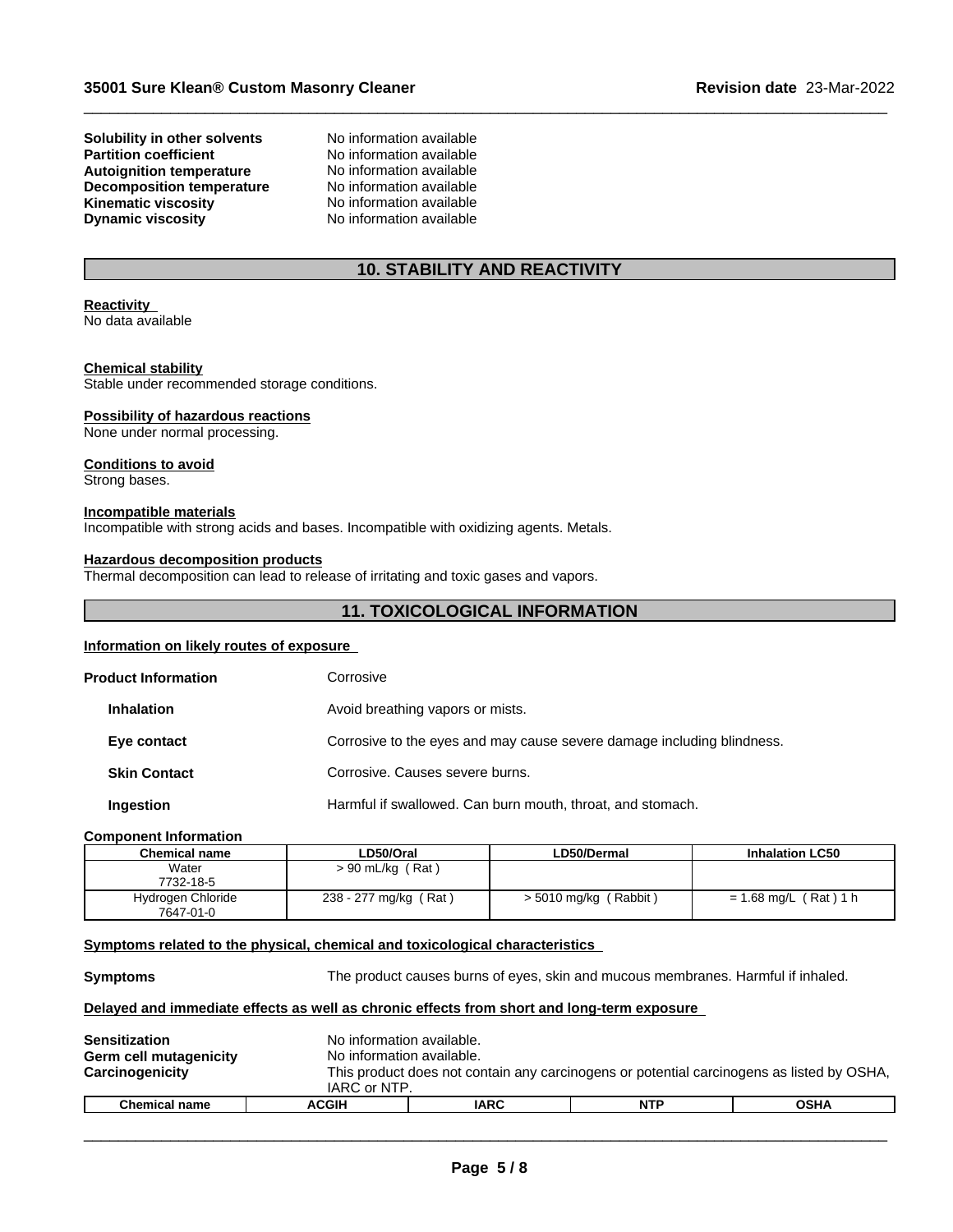| Hydrogen Chloride<br>7647-01-0                                                |                           | Group 3                            |                                                                                        | X |  |  |
|-------------------------------------------------------------------------------|---------------------------|------------------------------------|----------------------------------------------------------------------------------------|---|--|--|
| <b>Reproductive toxicity</b>                                                  | No information available. |                                    |                                                                                        |   |  |  |
| <b>STOT - single exposure</b>                                                 | No information available. |                                    |                                                                                        |   |  |  |
| <b>STOT - repeated exposure</b>                                               | No information available. |                                    |                                                                                        |   |  |  |
| No information available.<br><b>Aspiration hazard</b>                         |                           |                                    |                                                                                        |   |  |  |
| <b>Numerical measures of toxicity - Product Information</b>                   |                           |                                    |                                                                                        |   |  |  |
| The following values are calculated based on chapter 3.1 of the GHS document. |                           |                                    |                                                                                        |   |  |  |
| <b>ATEmix (oral)</b>                                                          | 2567 mg/kg                |                                    |                                                                                        |   |  |  |
| <b>ATEmix (dermal)</b>                                                        | 18375 mg/kg               |                                    |                                                                                        |   |  |  |
| <b>ATEmix (inhalation-gas)</b>                                                | 2066 mg/l                 |                                    |                                                                                        |   |  |  |
| <b>ATEmix (inhalation-dust/mist)</b>                                          | $0.2$ mg/l                |                                    |                                                                                        |   |  |  |
|                                                                               |                           |                                    |                                                                                        |   |  |  |
|                                                                               |                           | <b>12. ECOLOGICAL INFORMATION</b>  |                                                                                        |   |  |  |
|                                                                               |                           |                                    |                                                                                        |   |  |  |
| <b>Ecotoxicity</b>                                                            |                           |                                    |                                                                                        |   |  |  |
| <b>Persistence and degradability</b>                                          |                           |                                    |                                                                                        |   |  |  |
| No information available.                                                     |                           |                                    |                                                                                        |   |  |  |
|                                                                               |                           |                                    |                                                                                        |   |  |  |
| <b>Bioaccumulation</b>                                                        |                           |                                    |                                                                                        |   |  |  |
| No information available.                                                     |                           |                                    |                                                                                        |   |  |  |
|                                                                               |                           |                                    |                                                                                        |   |  |  |
| Other adverse effects                                                         | No information available  |                                    |                                                                                        |   |  |  |
|                                                                               |                           |                                    |                                                                                        |   |  |  |
|                                                                               |                           | <b>13. DISPOSAL CONSIDERATIONS</b> |                                                                                        |   |  |  |
|                                                                               |                           |                                    |                                                                                        |   |  |  |
| <b>Waste treatment methods</b>                                                |                           |                                    |                                                                                        |   |  |  |
| <b>Disposal of wastes</b>                                                     | regulations.              |                                    | Disposal should be in accordance with applicable regional, national and local laws and |   |  |  |
| <b>Contaminated packaging</b>                                                 | Do not reuse container.   |                                    |                                                                                        |   |  |  |
| <b>US EPA Waste Number</b>                                                    | D <sub>0</sub> 02         |                                    |                                                                                        |   |  |  |
|                                                                               |                           |                                    |                                                                                        |   |  |  |

 $\_$  ,  $\_$  ,  $\_$  ,  $\_$  ,  $\_$  ,  $\_$  ,  $\_$  ,  $\_$  ,  $\_$  ,  $\_$  ,  $\_$  ,  $\_$  ,  $\_$  ,  $\_$  ,  $\_$  ,  $\_$  ,  $\_$  ,  $\_$  ,  $\_$  ,  $\_$  ,  $\_$  ,  $\_$  ,  $\_$  ,  $\_$  ,  $\_$  ,  $\_$  ,  $\_$  ,  $\_$  ,  $\_$  ,  $\_$  ,  $\_$  ,  $\_$  ,  $\_$  ,  $\_$  ,  $\_$  ,  $\_$  ,  $\_$  ,

## **14. TRANSPORT INFORMATION**

| <b>DOT</b>                        | Regulated                                                       |
|-----------------------------------|-----------------------------------------------------------------|
| UN number                         | UN3264                                                          |
| UN proper shipping name           | Corrosive liquid, acidic, inorganic, n.o.s. (Hydrochloric Acid) |
| <b>Transport hazard class(es)</b> | 8                                                               |
| Packing group                     |                                                                 |
|                                   |                                                                 |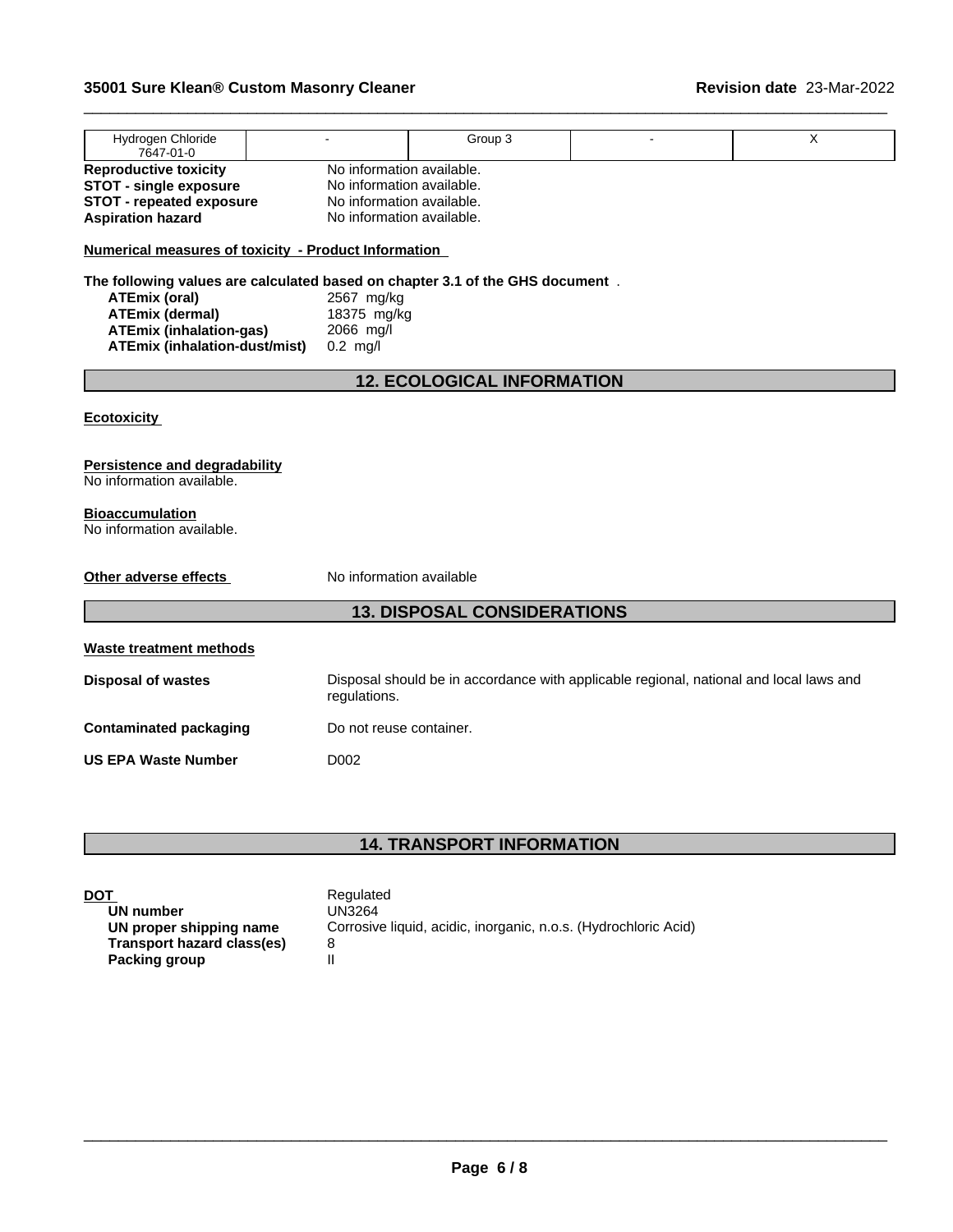## **15. REGULATORY INFORMATION**

 $\_$  ,  $\_$  ,  $\_$  ,  $\_$  ,  $\_$  ,  $\_$  ,  $\_$  ,  $\_$  ,  $\_$  ,  $\_$  ,  $\_$  ,  $\_$  ,  $\_$  ,  $\_$  ,  $\_$  ,  $\_$  ,  $\_$  ,  $\_$  ,  $\_$  ,  $\_$  ,  $\_$  ,  $\_$  ,  $\_$  ,  $\_$  ,  $\_$  ,  $\_$  ,  $\_$  ,  $\_$  ,  $\_$  ,  $\_$  ,  $\_$  ,  $\_$  ,  $\_$  ,  $\_$  ,  $\_$  ,  $\_$  ,  $\_$  ,

| International Inventories |          |
|---------------------------|----------|
| <b>TSCA</b>               | Complies |
| <b>DSL/NDSL</b>           | Complies |

**Complies** 

## **Legend:**

 *TSCA - United States Toxic Substances Control Act Section 8(b) Inventory DSL/NDSL - Canadian Domestic Substances List/Non-Domestic Substances List*

# **US Federal Regulations**

## **SARA 313**

Section 313 of Title III of the Superfund Amendments and Reauthorization Act of 1986 (SARA). This product contains a chemical or chemicals which are subject to the reporting requirements of the Act and Title 40 of the Code of Federal Regulations, Part 372

| <b>Chemical name</b>                  | CAS No.   | Weight-%  | SARA 313 - Threshold<br>Values % |
|---------------------------------------|-----------|-----------|----------------------------------|
| Hydrogen Chloride - 7647-01-0         | 7647-01-0 | $10 - 30$ | 1.0                              |
| <b>SARA 311/312 Hazard Categories</b> |           |           |                                  |
| Acute health hazard                   | Yes       |           |                                  |
| <b>Chronic Health Hazard</b>          | <b>No</b> |           |                                  |
| <b>Fire hazard</b>                    | No        |           |                                  |
| Sudden release of pressure hazard     | No        |           |                                  |
| <b>Reactive Hazard</b>                | <b>No</b> |           |                                  |

#### **CWA** (Clean Water Act)

This product contains the following substances which are regulated pollutants pursuant to the Clean Water Act (40 CFR 122.21 and 40 CFR 122.42)

| <b>Chemical name</b>           | <b>CWA - Reportable</b><br>Quantities | <b>CWA - Toxic Pollutants</b> | <b>CWA - Priority Pollutants</b> | <b>CWA - Hazardous</b><br><b>Substances</b> |
|--------------------------------|---------------------------------------|-------------------------------|----------------------------------|---------------------------------------------|
| Hydrogen Chloride<br>7647-01-0 | 5000 lb                               |                               |                                  |                                             |

## **CERCLA**

This material, as supplied, contains one or more substances regulated as a hazardous substance under the Comprehensive Environmental Response Compensation and Liability Act (CERCLA) (40 CFR 302)

| <b>Chemical name</b> | <b>Hazardous Substances RQs</b> | <b>CERCLA/SARA RQ</b> | <b>Reportable Quantity (RQ)</b> |
|----------------------|---------------------------------|-----------------------|---------------------------------|
| Hydrogen Chloride    | 5000 lb                         | 5000<br>5000 ID       | RQ 5000 lb final RQ             |
| 7647-01-0<br>، ا−ل   |                                 |                       | ka final RQ<br>RQ 2270          |

## **US State Regulations**

## **California Proposition 65**

## **U.S. State Right-to-Know Regulations**

| <b>Chemical name</b>             | <b>N</b> OW<br><b>Jersev</b><br>. | шо<br>อดบแนอចแอ | <b>nsylvania</b><br>ъ.<br>ыш |
|----------------------------------|-----------------------------------|-----------------|------------------------------|
| Chloride<br><b>Hydrogen</b><br>. |                                   |                 |                              |
| 7647-01-0                        |                                   |                 |                              |

## **16. OTHER INFORMATION**

| <u>NFPA</u>                 | <b>Health hazards 3</b> | <b>Flammability 0</b>        | Instability 0             | <b>Physical and chemical</b><br>properties - |
|-----------------------------|-------------------------|------------------------------|---------------------------|----------------------------------------------|
| <b>HMIS</b>                 | <b>Health hazards 3</b> | <b>Flammability 0</b>        | <b>Physical hazards</b> 0 | <b>Personal protection X</b>                 |
| <b>Prepared By</b>          |                         | <b>Regulatory Department</b> |                           |                                              |
| <b>Issuing Date</b>         | 24-Nov-2014             |                              |                           |                                              |
| <b>Revision date</b>        | 23-Mar-2022             |                              |                           |                                              |
| <b>Revision Note</b>        |                         |                              |                           |                                              |
| SDS sections updated 4 6 11 |                         |                              |                           |                                              |